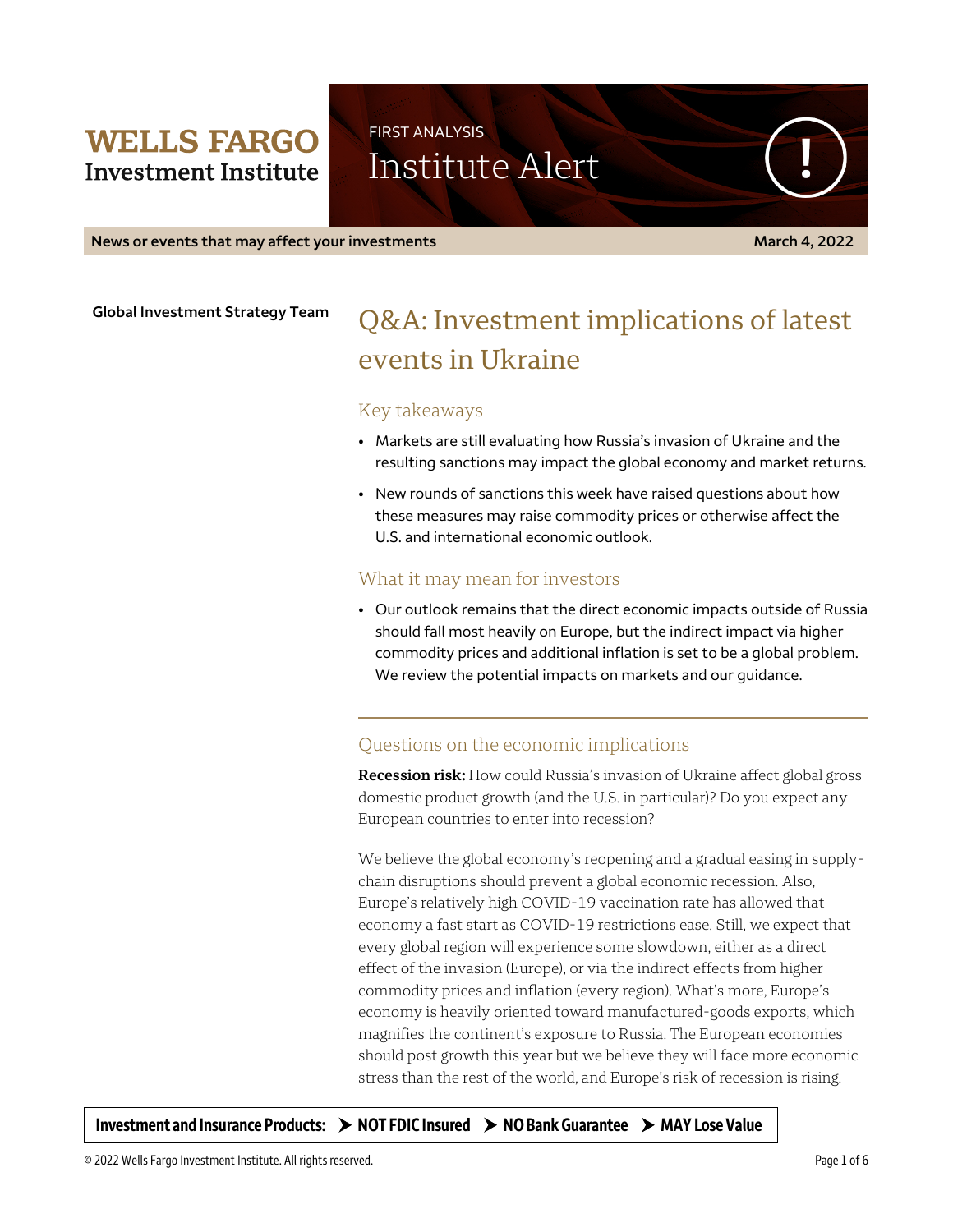#### **First Analysis** | Institute Alert | March 4, 2022

In the U.S., we expect the impending spring weather to reduce COVID-19 risk and spark a burst of economic activity. High-frequency and other economic data show the economy regained momentum by late January, somewhat sooner than expected, and the spending surge should sustain the economic expansion. Higher food and fuel prices and the unintended consequences of sanctions on Russia may slow the U.S. economy later in the year. While the risks have assuredly risen, we still expect above-average economic growth in 2022 — and no recession.

**Inflation:** What impact could Russia's invasion and the West's financial sanctions have on inflation? Beyond food and energy, what other potential areas of the economy could see a spike in prices?

The invasion and the sanctions on Russia are likely to raise inflation via higher costs to produce food and many manufactured goods. Russia is at or near the top of global exports in oil, several industrial metals, and fertilizer. Ukraine is a large grain exporter and produces 90% of the neon gas used to produce semiconductors, which are already in short supply globally. Large price increases for aluminum, palladium, lithium, and nickel are likely to pass through to higher prices for products such as electric vehicle batteries and stainless steel. Rising energy prices should add upward price pressure on energy-intensive, petrochemicals-based goods, including plastics. Russia is the world's largest exporter of fertilizer, and restricting these sales should crimp crop yields and raise food prices.

**Financial sanctions:** Crippling for Russia, yes, but what are the potential risks to European and U.S. economies? What are the potential risks to the Financials sector? And what should we make of the FBI warnings of cyber threats to the U.S. economy?

The unknown impact on financial linkages creates potential spillovers from the sanctions into the global economy. For example, Russia's central bank has a significant presence in the global market, which could be disrupted amid the freeze on its assets and any subsequent unwind by the bank's counterparties. Keep in mind that the August 1998 Russian default led to the unraveling of Long-Term Capital Management, but that the Federal Reserve (Fed) and other large banks contained the ripple effect on other parts of the financial system.

Payments systems and water and power utility systems are likely high-profile targets of cyberattacks. Such attacks already are on the rise between Russia and Ukraine, and the U.S. government has named Russia as a source of cyberattacks.<sup>[1](#page-1-0)</sup>

Some of the disruptions stemming from the sanctions have added to market volatility today, but may be resolvable in the coming weeks. For example, Russia is still exporting energy, but an estimated 70% of Russia's oil exports may be on hold because of uncertainty among traders and shippers of Russian oil over how the various sanctions apply to their operations.<sup>[2](#page-1-1)</sup> Until these companies understand how the sanctions will operate, the sanctions may add to volatility in financial markets.

## Questions on our outlook for equities

**Technical support levels for the S&P 500 Index:** In volatile markets like this, what technical support levels are you watching? And how do you use technical charts in your short-term guidance?

While such strong uncertainties continue around Russia's next actions in Ukraine, and around the possible impacts of sanctions and Russian retaliation, the S&P 500 Index technical picture still shows a downtrend — that is, the index is making lower highs and lower lows. We would take it as a positive  $-$  but not conclusive  $-$  sign of improvement if the index, on down days, can hold above price levels that have been recent floors or supports

 $\overline{a}$ 

<span id="page-1-0"></span><sup>1.</sup> For details, please see "Russia Cyber Threat Overview and Advisories", U.S. Cybersecurity & Infrastructure Security Agency, March 3, 2022.

<span id="page-1-1"></span><sup>2.</sup> Russia Oil Shunned Even Without Sanctions, Sparking Supply Panic, Bloomberg News, March 1, 2022.

<sup>© 2022</sup> Wells Fargo Investment Institute. All rights reserved. Page 2 of 6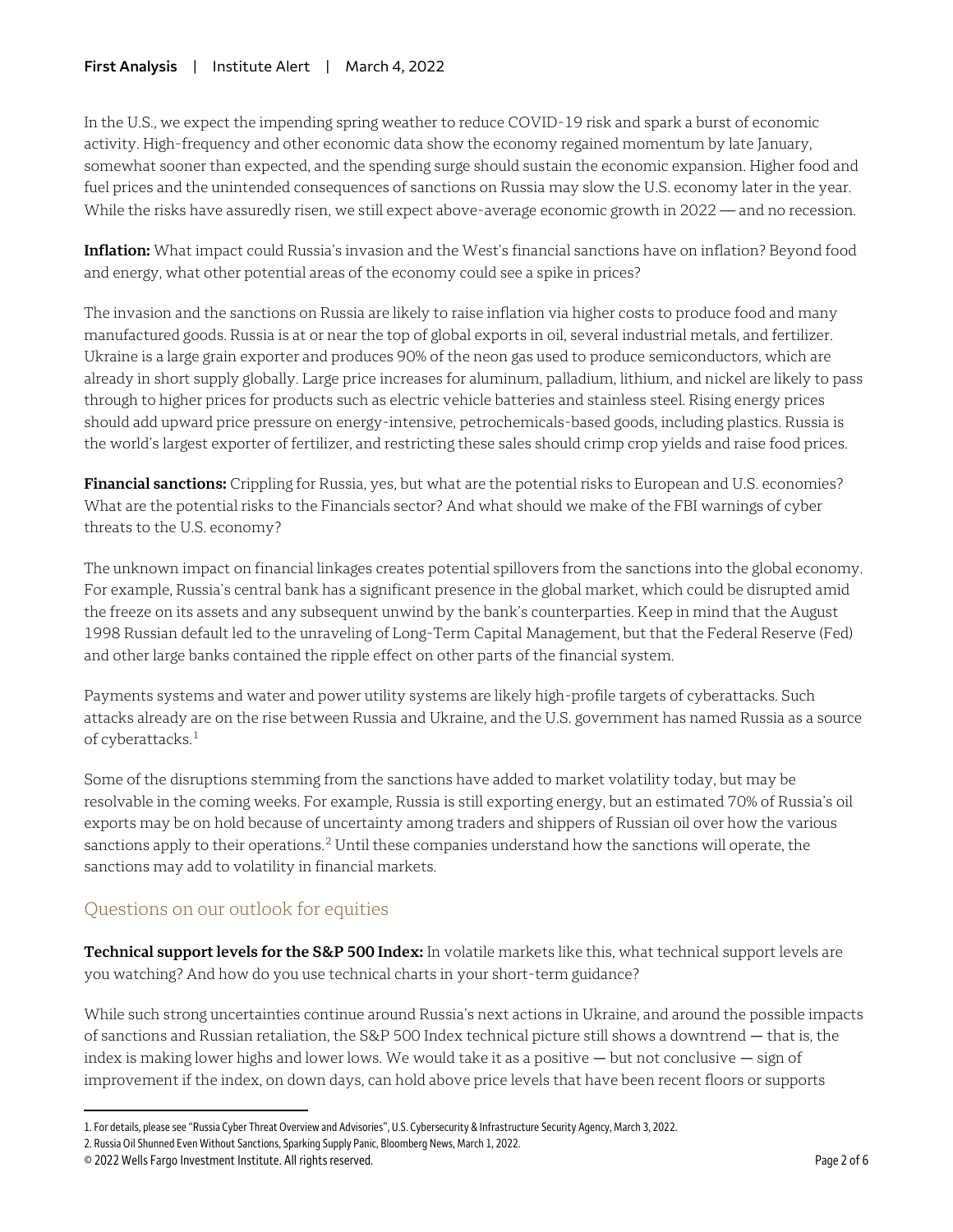### **First Analysis** | Institute Alert | March 4, 2022

(4,116 and 4,222). But it is important to remember that the index could continue to range between the support and resistance price levels, and that more bad news could still push the index to lower levels. As the uncertainties begin to fade or clarify, we would look for the index to break above levels that recently have served as ceilings or resistance (4,464 and 4,540). As the fog around these questions finally begins to clear, we would expect a new uptrend, which would show itself as the index makes higher highs and higher lows.

**Corporate Earnings:** Do you expect to see downward revisions in corporate earnings estimates as companies in certain sectors halt business with Russia and we see renewed supply-chain issues? Does \$120 per barrel oil impact first-quarter 2022 earnings negatively? Any change in guidance?

We reiterate our preference for U.S. Large Cap Equities, and note that the S&P 500 Index has less than 1% revenue exposure to Russia. Upward revisions in Energy and Information Technology earnings largely have offset downward revisions in Utilities and Real Estate. Lower-quality small-caps are seeing negative earnings revisions as rising rates and higher input costs challenge smaller-sized companies. International earnings also are revising lower with the softer prospects for the European economy, and in emerging countries that heavily rely on commodity imports.

**Equity guidance:** Would your guidance be to selectively buy the dips or wait and see?

We favor patience, inasmuch as we never favor jumping in trying to time the bottom of a correction. As the discussion around the price trends illustrates, pullbacks of this magnitude are extremely difficult to predict and even harder to execute around. Considering the potential for additional uncertainty, some investors with shorter horizons may choose to hold some extra cash here. Investors with a long time horizon may consider making a plan with an investment professional to put cash to work in a disciplined, patient, and incremental way — that is, to dollar-cost average<sup>[3](#page-2-0)</sup> into high-quality U.S. equities at these levels, particularly where the portfolio is underallocated to equities. Our high-quality preferences include U.S. over international markets, U.S. Large and Mid Cap Equities over small-cap stocks, and a balance in sectors between growth and cyclicals.

### Questions on fixed income and the dollar's value

**The Fed and interest rates:** How do the invasion and the sanctions change the way the Fed and European Central Bank may need to fight inflation? How are central banks guarding against raising interest rates by too much?

In a determined effort to ease inflation, Fed and European Central Bank policymakers seem prepared to tighten monetary policy as necessary. In Washington, D.C. on March 2, Fed Chair Powell's congressional testimony underscored that the Fed will use all its policy tools to combat inflation. We expect the Fed to begin raising interest rates at its March meeting and to commence reducing its balance sheet shortly thereafter. However, inflation has typically responded to policy with a time lag, so we expect the Fed to try to counter inflation as it evolves.

**Our fixed-income guidance:** What do you think about selling into the recent rally in U.S. Treasuries to liquidate fixed-income holdings and reallocate to equities, where you are more favorable long-term?

We believe that yields can increase further across maturities. Our view is that higher short-term rates will reflect the series of Fed hikes we expect this year, while longer-term yields likely will increase given the expectation for high inflation and a still above-average growth. We prefer to position defensively in fixed-income, favoring intermediate maturities.

 $\overline{a}$ 

<span id="page-2-0"></span><sup>3.</sup> A periodic investment plan such as dollar cost averaging does not assure a profit or protect against a loss in declining markets. Since such a strategy involves continuous investment, the investor should consider his or her ability to continue purchases through periods of low price levels.

<sup>© 2022</sup> Wells Fargo Investment Institute. All rights reserved. Page 3 of 6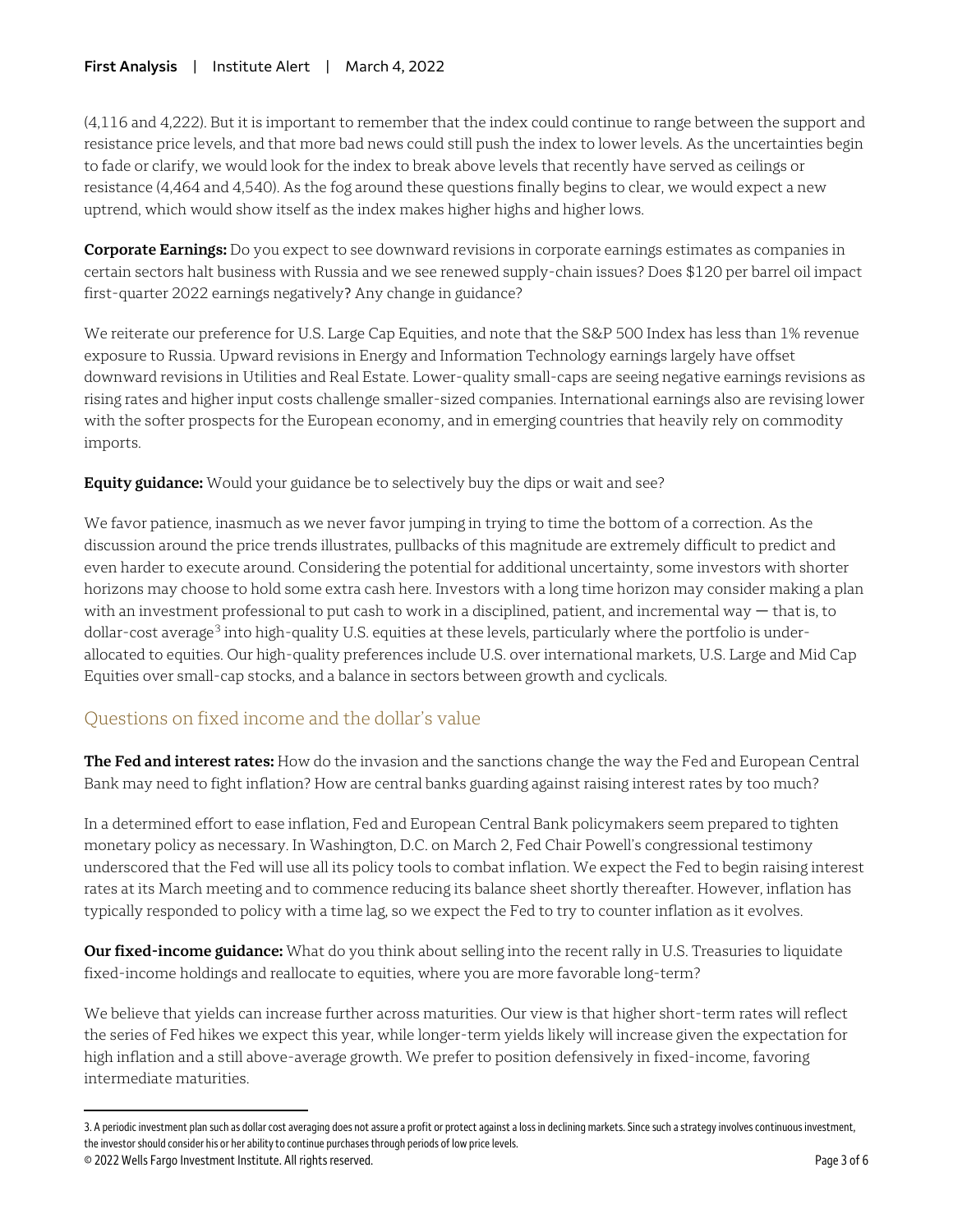Even with a defensive approach, many investors still need to generate income. High-yield spreads recently have risen relative to U.S. Treasuries, and we believe the economic expansion and a modest rise in long-term interest rates will support credit and spread-oriented asset classes and sectors. Floating rate and leveraged loans may enjoy strong demand and positive inflows as inflation rises, although we caution that these assets have a low rank for repayment if a company faces bankruptcy. Preferred securities are another yield-oriented fixed-income sector that could continue to benefit from the sentiment for risk appetite.

**U.S. dollar:** What does the spike in the U.S. dollar imply for equity asset classes and guidance?

The comparatively stronger U.S. economy and the greater gains we anticipate in U.S. interest rates should allow the U.S. dollar to add somewhat further to its recent gains by year-end. The dollar's likely advantage over the euro and the pound add to the reasons why we continue to prefer U.S. equity and fixed-income markets over their Developed Market ex-U.S. counterparts.

## Questions on commodities and alternative investments

**Oil and gold:** What are the implications of \$100+ per barrel oil? Impact on gasoline prices? Is the Organization of Petroleum Exporting Countries (OPEC) likely to raise production? Potential for a supply shortage? Is gold a good place to wait out uncertainty?

The invasion accelerated recent gains in oil prices, and the two most widely followed oil benchmarks — West Texas Intermediate and Brent — reached over \$110 per barrel on March 2 for the first time since 2014. As oil prices approach \$130 per barrel, the U.S. national average gasoline price should register at \$4.60 per gallon, up from \$3.65 today. Fortunately, recent wage gains and close to full employment allow consumers to afford these higher prices more easily than in 2014. We believe that prices would need to increase to over \$150 per barrel for oil and \$5.30 per gallon on gas to undercut household spending significantly.

Supplies are tight and we do not expect OPEC to increase production, beyond the small and previously planned increase of 400,000 barrels per day (roughly 0.4% of daily global consumption). Still, the U.S. is the largest oilproducing country and an outright U.S. shortage is unlikely. Europe is at much greater risk of a shortage as it imports the majority of its oil, with a large percentage coming from Russia.

The price of gold recently rose from \$1,791 per troy ounce on January 28 to \$1,920 today, as gold has recaptured interest as a perceived safe-haven asset. We expect gold's price to rise further as investor concern grows around geopolitical and inflation risks. An exchange-traded fund that holds physical gold is an easy way to gain exposure that generally incurs less fees than buying, shipping, and storing the physical coins or bars personally.

**Alternatives:** What insights do you have into hedge fund exposure, and where you see the big institutional money moving in the markets?

Hedge funds have largely maintained their cautious positioning in light of the geopolitical tensions and inflationary pressures. Long/Short equity managers have increased their short positions. The Equity Long/Short and Macro strategies remain the most active.

© 2022 Wells Fargo Investment Institute. All rights reserved. Page 4 of 6 Directional Long/Short managers in February rotated into North America and out of Asia amid escalated geopolitical tensions and continued performance challenges. In fact, developed market Asia saw the largest risk unwind since May 2013. From a sector perspective, hedge fund managers were net buyers in February, led by flows into Information Technology, Health Care, Consumer Discretionary, and Materials. The Communication Services and Financials sectors were the only net-sold sectors.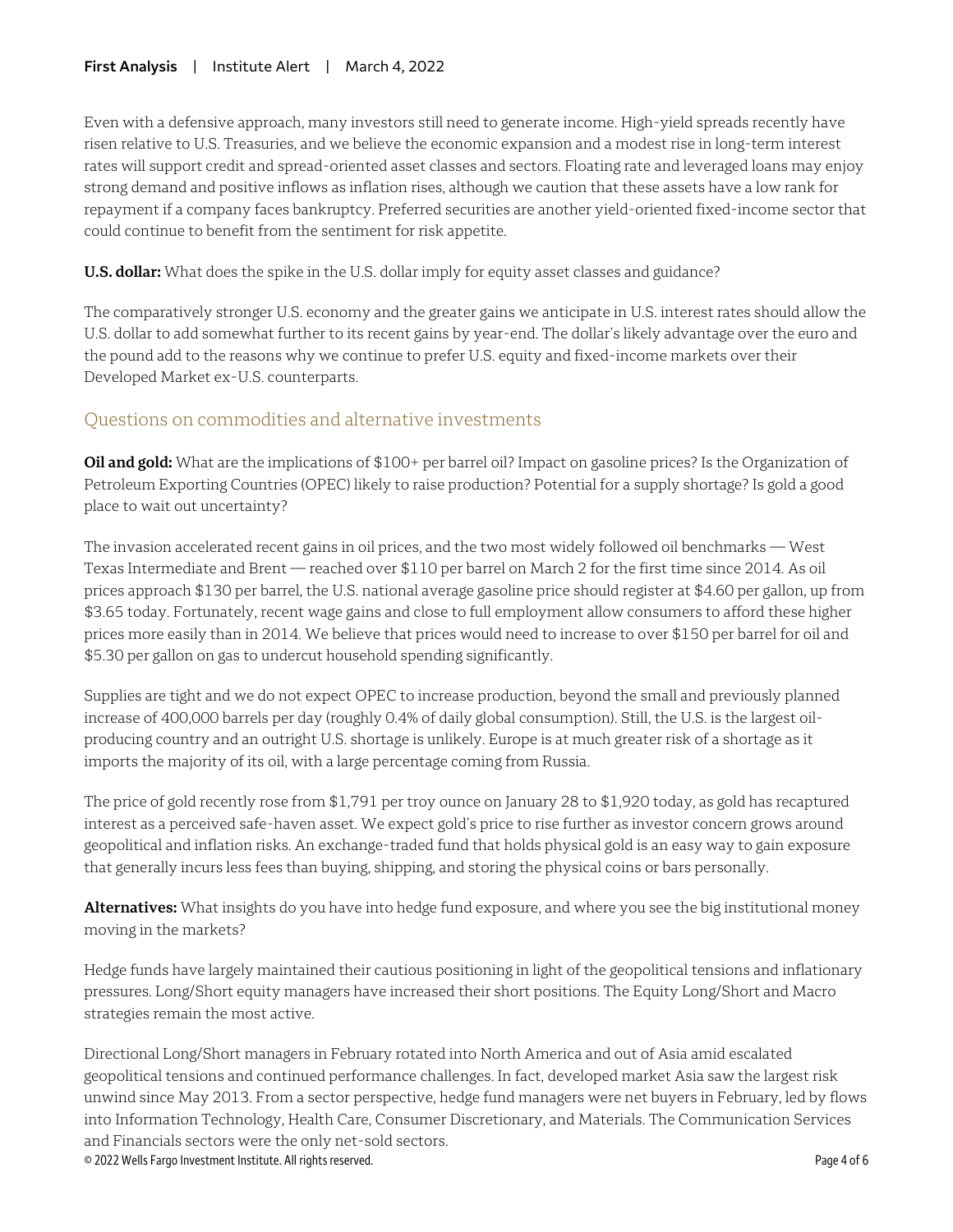We believe macro strategies remain a bright spot, with indications that trend following and discretionary macro funds should generate mid- to high-single digit returns this year. Most trend following macro models have switched to a short equity position to coincide with long U.S. dollar, short positioning on bond and interest rate futures, and long commodities.